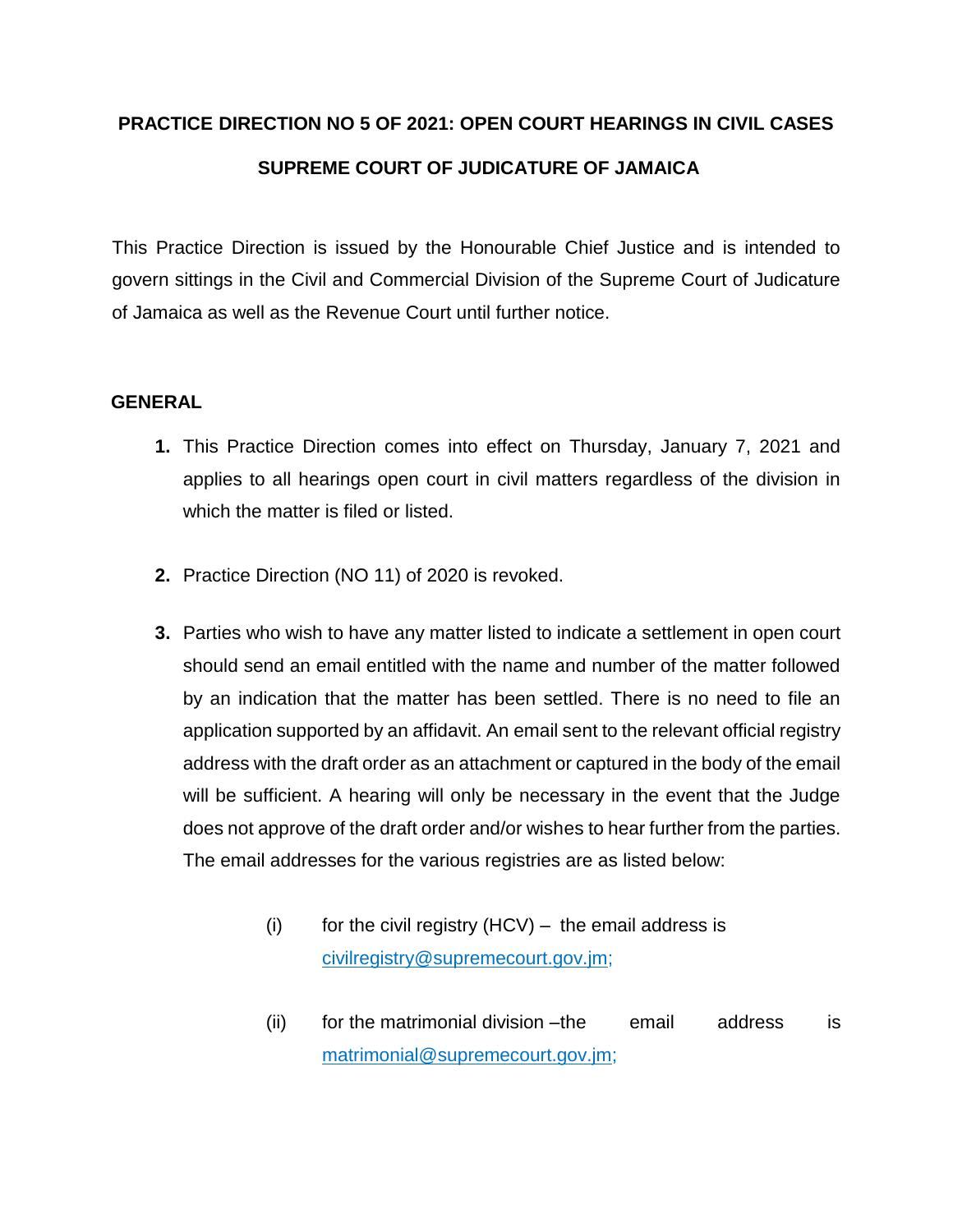- (iii) for the probate division the email address is probate@supremecourt.gov.jm;
- (iv) for the commercial division –the email address is commercialregistry@supremecourt.gov.jm;
- (v) for the Revenue Court the email address is revenuecourt@supremecourt.gov.jm.
- **4.** All counsel and self-represented litigants must include in the footnote in all documents filed in the registries a current:
	- (i) e-mail address;
	- (ii) civic address; and
	- (iii) telephone numbers (i.e. landline(s) and cellular phone(s)),

so that the court can communicate with the parties.

- **5.** Where any of the parties are juridical persons or unincorporated bodies the contact information referred to in paragraph four (4) must include contact information of the legal departments, law firm, or counsel representing the party.
- **6.** No part of the proceedings in open court is to be recorded by the parties, their attorneys-at-law or anyone acting on their behalf without the approval of the presiding Judge and a note to that effect shall be made on the minute sheet and the formal order.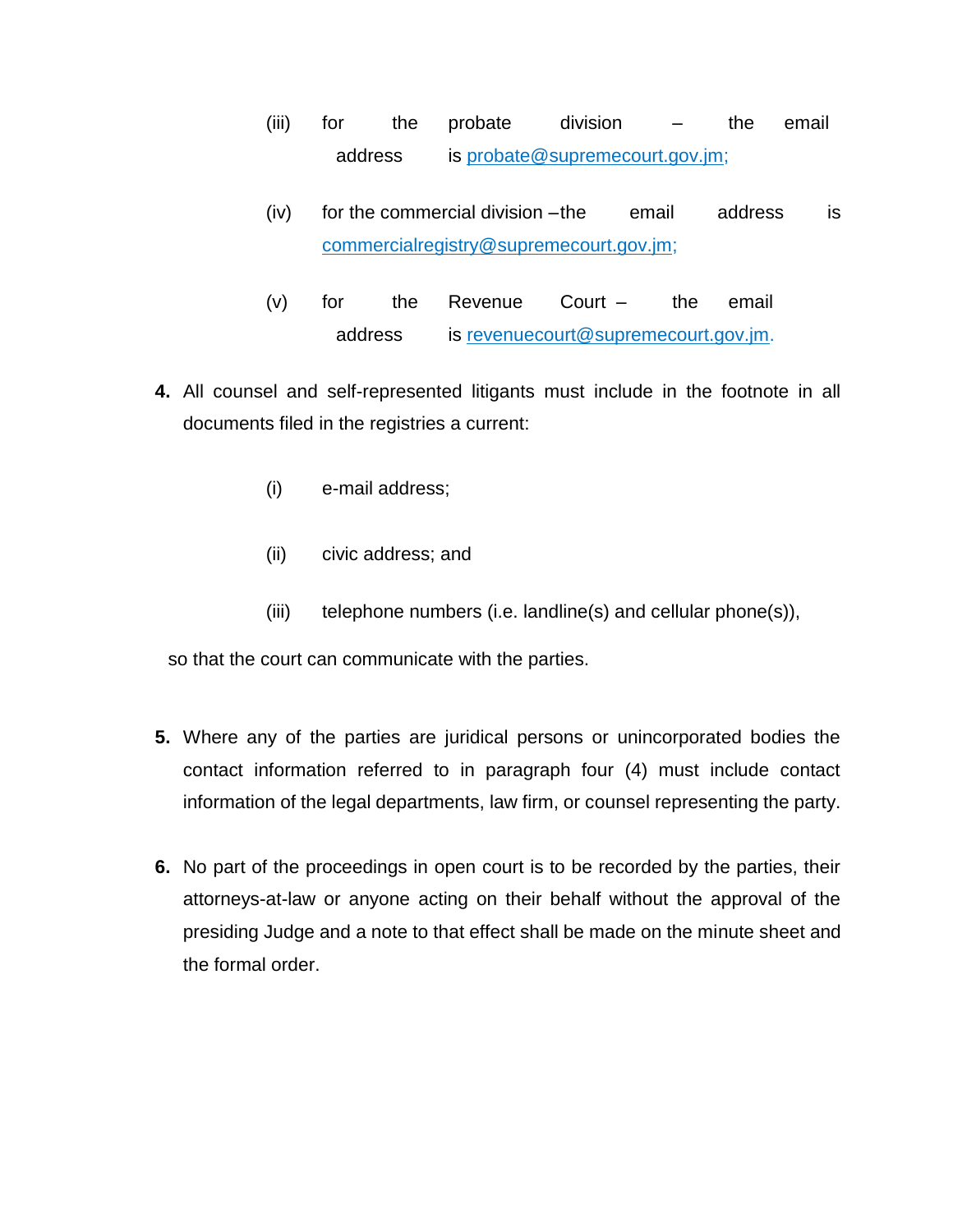- **7.** In none of the circumstances covered by these guidelines is the Judge, or any of the parties, or their attorneys-at-law permitted to make any arrangements for hearing of any matter in open court, or for the hearing of matters without such arrangements being made through and by an authorized officer.
- **8.** There shall be no private communication between the Judge and any of the parties or their attorneys-at-law in respect of any matter.
- **9.** All communication between the Judge and the parties and/or their attorneys-atlaw in respect of any matter must be done through an authorized officer.
- **10.**Cases where the litigants are seventy years (70) and older and cases involving minors must be given priority.
- **11.**Practice Direction (NO 8) of 2020 dated the 2nd day of September 2020 applies.

## **Definitions**

- **12.** "Authorized Officer" means the Registrar of the Supreme Court, Deputy Registrar of any Division of the Supreme Court, Registrar of the Revenue Court, and any person including the Court Administrator in any registry authorized by the Registrar or Deputy Registrar of any Division of the Supreme Court, and the Revenue Court.
- **13.**"Judge" in this Practice Direction means Judge of the Supreme Court.
- **14.**"Paper hearing" means a matter where the Judge determines the matter without oral submissions.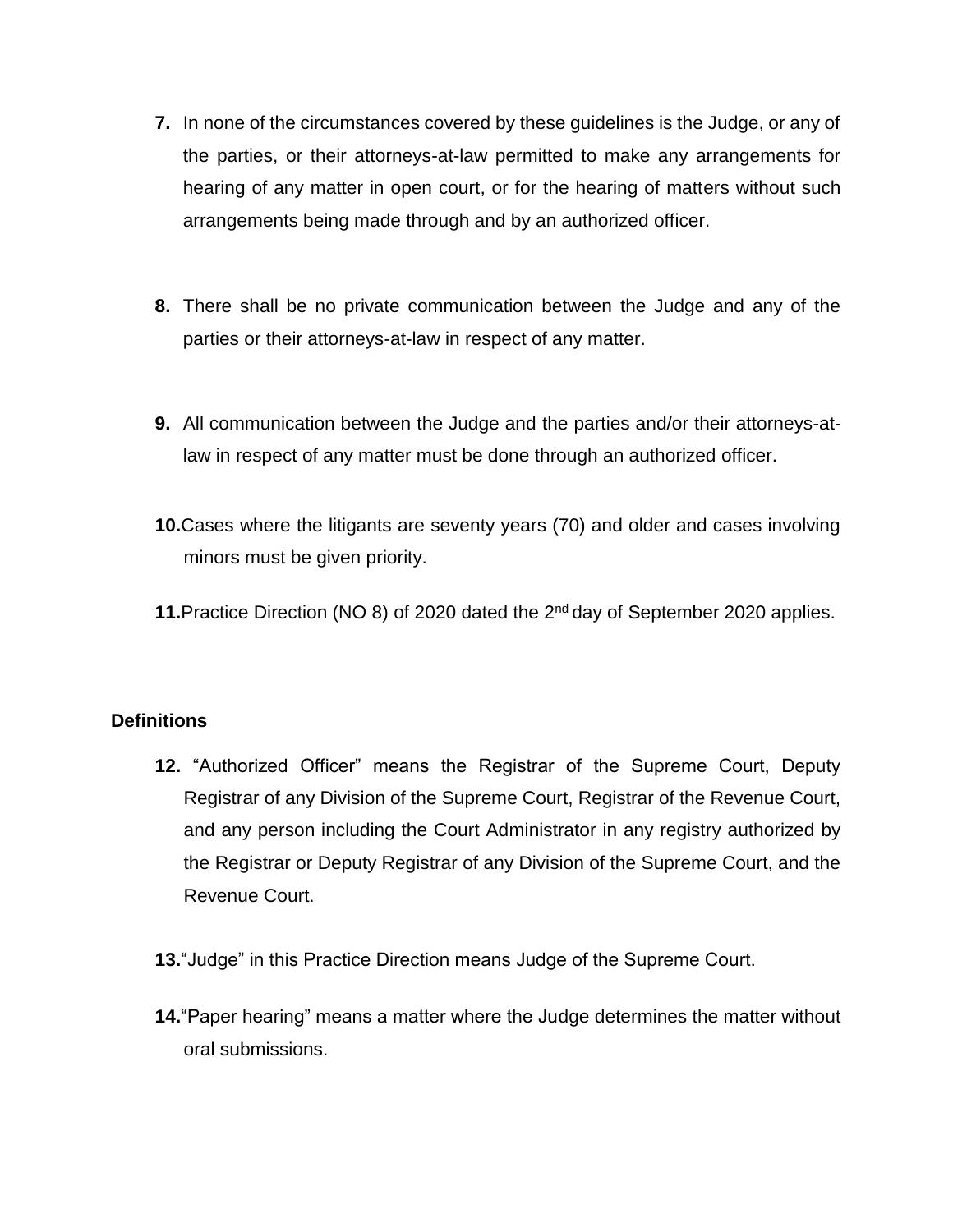- **15.**"Remote delivery" means a judge handing down a judgment to counsel and/or parties in open court from a separate location or handing down a judgment where neither the parties nor the judge is present in a physical courtroom but are able to see and/or hear each other.
- **16.**"Remote hearing" means proceedings taking place by means of telephone conference call, video-conferencing or any other form of electronic communication.
- **17.**"Remote location" means any place other than inside the courtroom where a trial or hearing is taking place.

### **Sittings in Open Court**

- **18.** All cases scheduled for trial will be accommodated unless the court is unable to conduct the trial in accordance with the Health Guidelines Governing Access To All the Court of Jamaica' dated May 27, 2020.
- **19.**Cases involving persons seventy years (70) years old and older and cases involving minors must be given priority.
- **20.**Where a witness is to give evidence from a remote location counsel must arrange for the swearing of the oath or making of the affirmation at the remote location and representatives of all parties must be present unless other suitable arrangements can be made or the parties waive this condition. In addition, counsel must ensure that there is a facility by which the witness can view exhibits by any appropriate technology.
- **21.**Where the witness is to give evidence from a remote location on the court building, the process will be facilitated by any appropriate platform that can be accommodated by the court.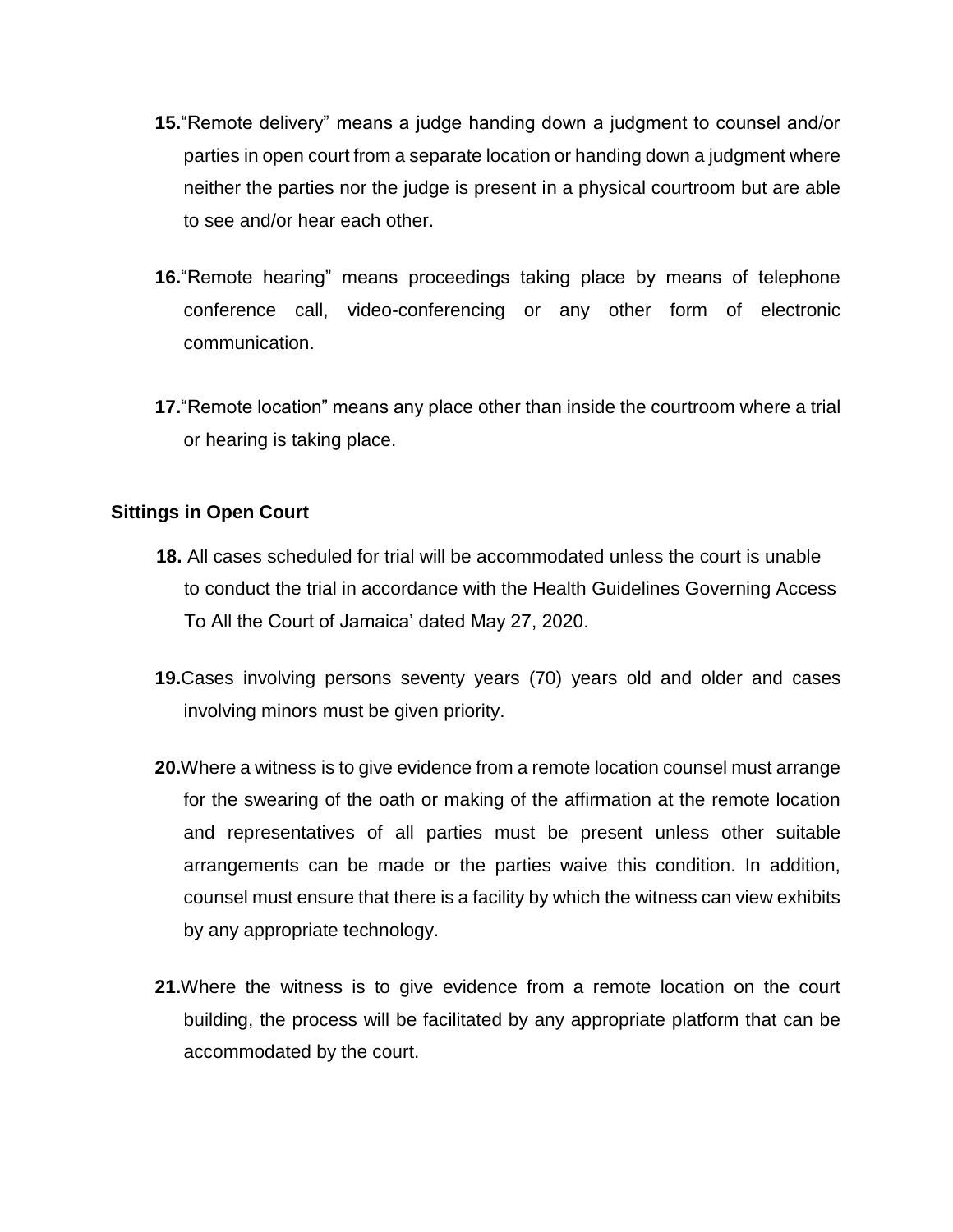**22.**If any party or witness intends to testify from overseas by way of video link, then at least thirty (30) clear days' notice should be given to the other parties.

However, failure to meet this notice period is not a bar to such evidence being given.

**23.**Public access to observe proceedings in open court will continue to be restricted in accordance with the protocols of the Ministry of Health and Wellness.

## **Delivery of judgments**

### **Judge present in court**

- **24.** Where judgments are to be delivered in open court, an authorized person will have prior communication with the attorneys-at-law for the parties, or the parties themselves where they are self-represented so that they can be present when judgment is being delivered.
- **25.**Physical distancing and other measures must be maintained in open court whenever the parties and/or their attorneys-at-law are present during the delivery of judgment.
- **26.**In the event that any or all of the parties decline or are unable to attend in person, every effort should be made to have any or all of them present by remote hearing.

#### **Judge not present in court (remote delivery)**

**27.**Where the Judge is not able to be physically present in the courtroom, the Judge must be connected remotely to enable delivery of the judgment in a physical courtroom. The parties or their attorneys-at-law may be physically present in the courtroom.